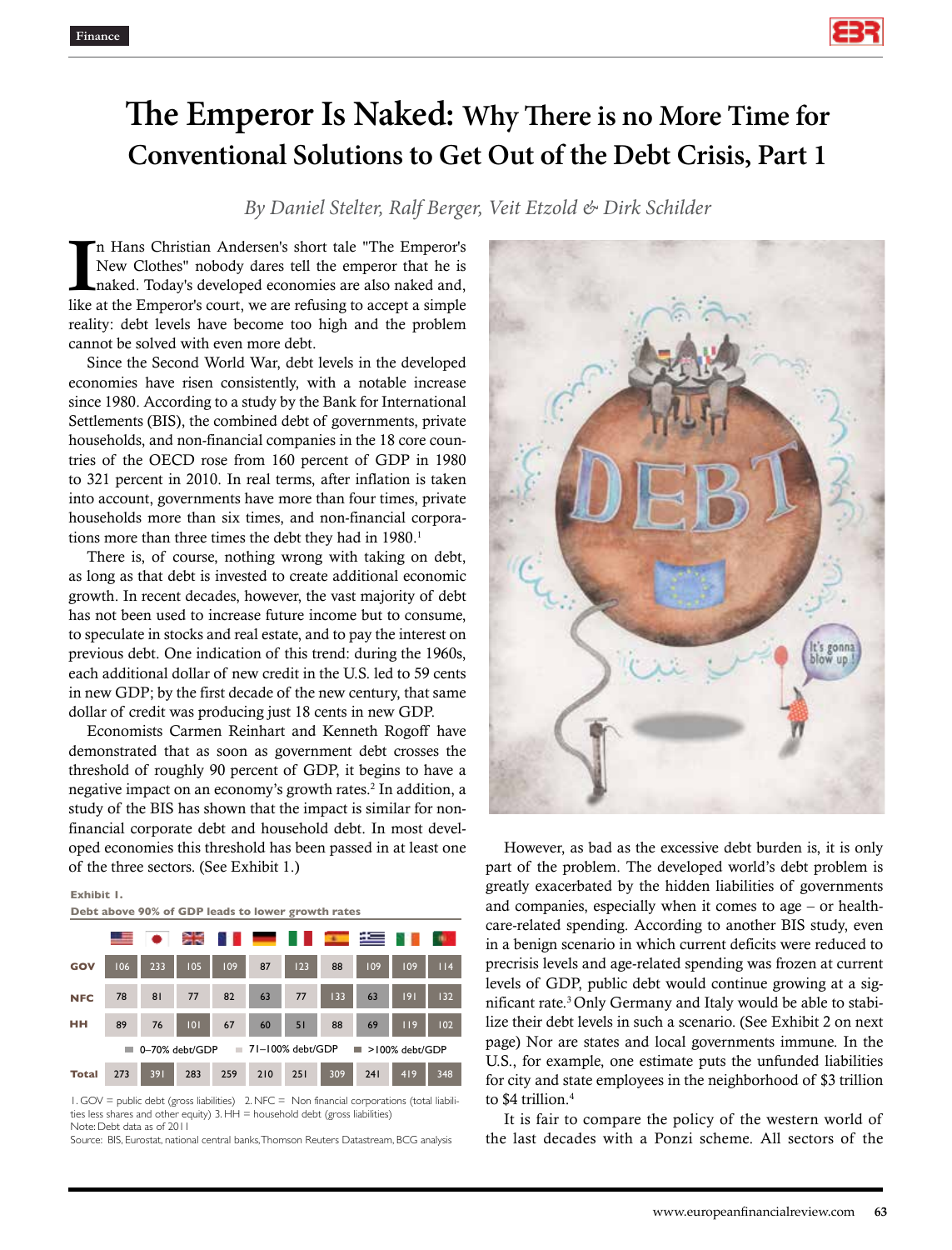**Exhibit 2.**

**Drastic measures are necessary to check the rapid growth of current and future liabilities**



No change in fiscal policy and age-related spending

 $-$  Small gradual adjustment (fiscal balance improves by 1 percentage point of GDP over the next 5 years)

 $---$  Small gradual adjustment with age-related spending held constant at level of 2011 (in % of GDP)

"Source: "The Future of Public Debt: Prospects and Implications," BIS Working Paper No. 300, March 2010.

economy have taken on significant debt and unsustainable promises. Even nearly five years after the financial crisis, we are still very much beginning to unwind these massive sums. So far, only Italy and the U.S. have started to deleverage. (See Exhibit 3.) In the case of the U.S, this deleveraging of the private sector is mainly the result of defaults, not of actually paying back loans.<sup>5</sup> Other highly indebted economies such the UK, Spain, and France are still piling up additional debt.

How can we solve the debt crisis? The amount of debt is extraordinary. Can these amounts ever be paid back in an orderly manner? The most convenient way would be simply to grow out of the problem. Assuming that we do not continue to add to the current absolute amount of debt, with real growth rates of 3-4 percent, we could be out of the woods soon. Of course, such an approach would also require additional saving to avoid piling up additional debt.

But there are other, less conventional measures we could take: generating inflation or even restructuring the debt. These two options would mean significant losses for all of us, as bank account owners and holders of financial assets

### **Exhibit 3.**

**Who is deleveraging?** Only Italy and the US have started deleveraging recently



1. Total debt includes government, nonfinancial-corporation and household debt. Source: Thomson Reuters Datastream, BCG analysis

that would lose value. In the case of inflation, this loss in value would be slow, in the case of a debt restructuring, very sudden. We believe that it is, unfortunately, too late for the conventional solutions. In the pages that follow, we explain why. In a subsequent article, we will consider the more unconventional solutions and explain why they are necessary.

## Option 1: Grow out of the problem

The debt burden can be decreased by holding the total amount of debt constant and increasing the GDP as the denominator of the fraction. However, this is not a valid option, as the developed world's traditional model of economic growth appears to be broken. This is partly a consequence of the debt problem itself as high levels of debt negatively affect economic growth. But the broken growth model is also due to long-term demographic trends and other changes.

GDP growth can come from two sources, an increase in the workforce or an increase in the productivity of the workforce.

GDP growth can come from two sources, an increase in the workforce or an increase in the productivity of the workforce. Both will be difficult to achieve in the magnitude which would be necessary to quickly improve debt ratios.

Declining Workforce. Workforce development will not support future economic growth in most developed economies. According to projections by the United Nations, the working age population between ages 15 and 64 in Western Europe will shrink by about 13 percent (15.8 million people) between 2012 and 2050. In Japan, it will drop by 30 percent (23.8 million people). The U.S. working age population will grow slightly at 0.4 percent per year, but that is slower than the annual growth rate of 1.1 percent during the past 20 years.6 This trend is not limited to just the developed world. China and Russia will also see their workforces shrink by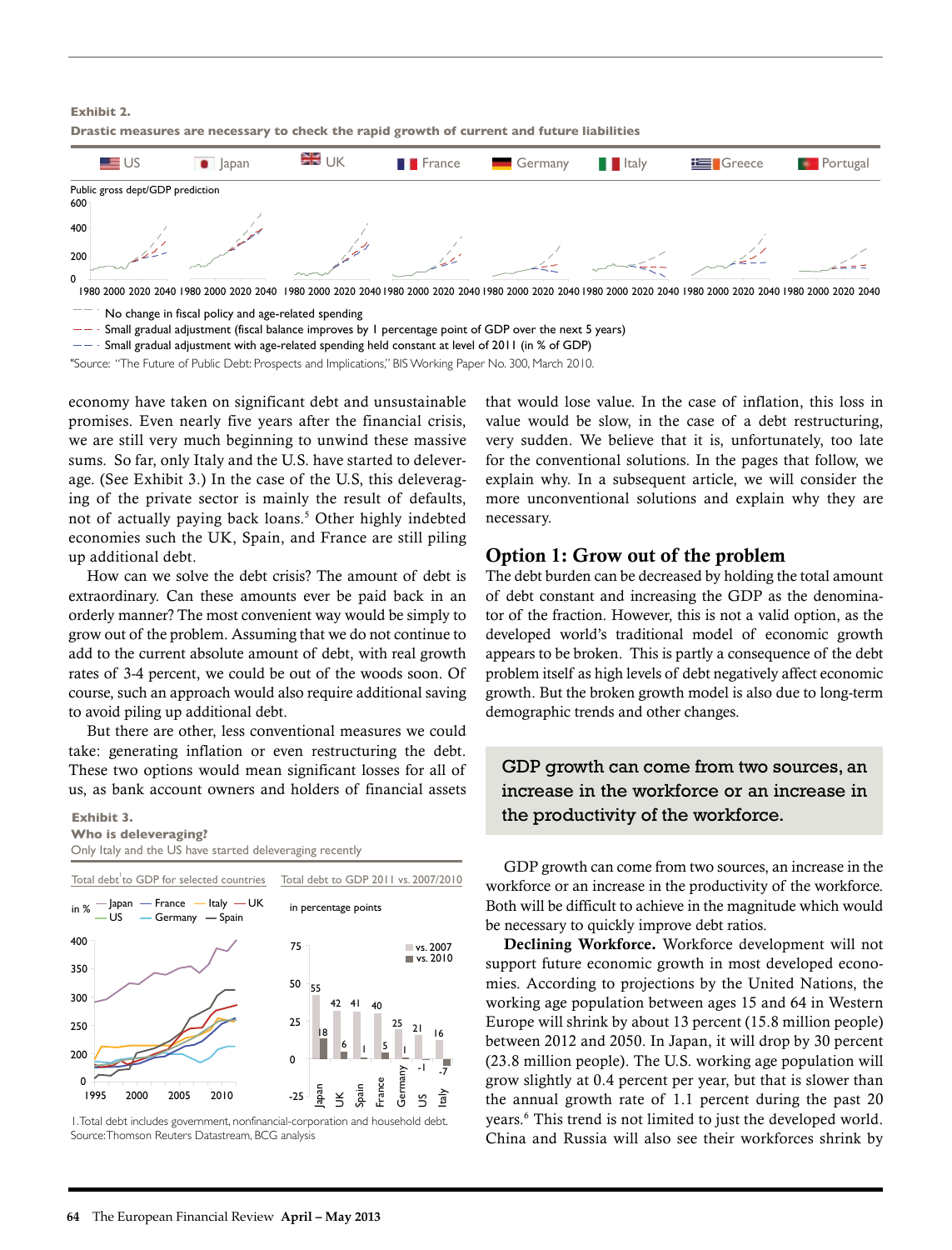2020. Meanwhile the workforce in India, the rest of Asia, Latin America, and Africa will grow at least until 2040 and perhaps even beyond. (See Exhibit 4.) The fewer people in the workforce, the less GDP generated and, therefore, the less income available to pay down existing debts.

Slower Productivity Growth. Just as important as the number of available people in an economy's workforce is the productivity of that workforce. Consistent increases in productivity have made possible the economic transformation of the developed world in the past 200 years and the transformation in emerging markets today. There are signs, however, that the rate of improvement in productivity is in decline. In a provocative paper, the renowned growth researcher Robert Gordon of Northwestern University makes a compelling case that growth in GDP per capita has been slowing since the mid-20<sup>th</sup> century.<sup>7</sup> He argues, "the rapid progress made over the last 250 years could well turn out to be a unique episode in human history." (See Exhibit 5.)



Source: Robert Gordon, "Is U.S. economic growth over? Faltering innovation confronts the six headwinds", NBER Working Paper, August 2012

Among the factors Gordon cites for this phenomenon, the most important is diminishing returns from innovation. In the 1920s, the Russian economist Nikolai Kondratiev identified a pattern of economic growth consisting of successive "long waves" of economic development, in which periods of rapid growth were interspersed by periods of slower growth and financial crisis

## **Exhibit 4.**

**Demographics pose a headwind for the West** Predicted workforce peak (year and size) of selected economies



Note: Working age defined as the group of people aged 15-64 years, countries selected with workforce volume above 30 million at peak.

Source: United Nations ("World Population Prospects: The 2010 Revision"); BCG analysis

before a new cycle of growth begins again.8 Later, the Austrian economist Joseph Schumpeter showed how these long waves were associated with major advances in basic innovation—for example, the steam engine, electricity, and the automobile.

According to Gordon, the problem today is not merely that the incremental productivity impact of the most recent wave of innovation, associated with information technology and communication, has diminished in recent decades. Rather, he argues that the space for truly fundamental innovations that result in step-change improvements in living standards is getting smaller and smaller. As he puts it, the invention of running water and indoor toilets was orders-of-magnitude more important than the invention of the iPad, Twitter, and Facebook.

Alongside a slower growth in productivity, there are five additional factors which pose an additional drag on future productivity growth:9

• Oversized Public Sectors. The government's share in the economy, measured by government spending as a share of GDP, has a negative impact

on economic growth as well. A recent study found that an increase in government size of 10 percentage points is associated with a lower growth rate of between  $0.5$  percent and 1 percent.<sup>10</sup> In most European countries, government spending is currently about 40 percent of GDP or more, with some countries such as France and Denmark reaching nearly 60 percent.<sup>11</sup> Even the U.S. has a share of 40 percent. By contrast, developing economies have a share of government ranging between 20 and 40 percent.

• Deteriorating Education Systems. The deteriorating quality of education in most advanced countries also undermines future growth potential. Today, China produces more scientists every year than the United States — approximately 310,000 in 2010 compared to 255,000 — and about ten times the number of engineers  $(2.2 \text{ million})$ .<sup>12</sup> And the quantity of educated people is just one side of the coin. Asian countries regularly surpass developed nations in educational results. In 2009, when Chinese students (from Shanghai) were included for the first time in the OECD's tri-annual PISA tests, they immediately ranked first.<sup>13</sup>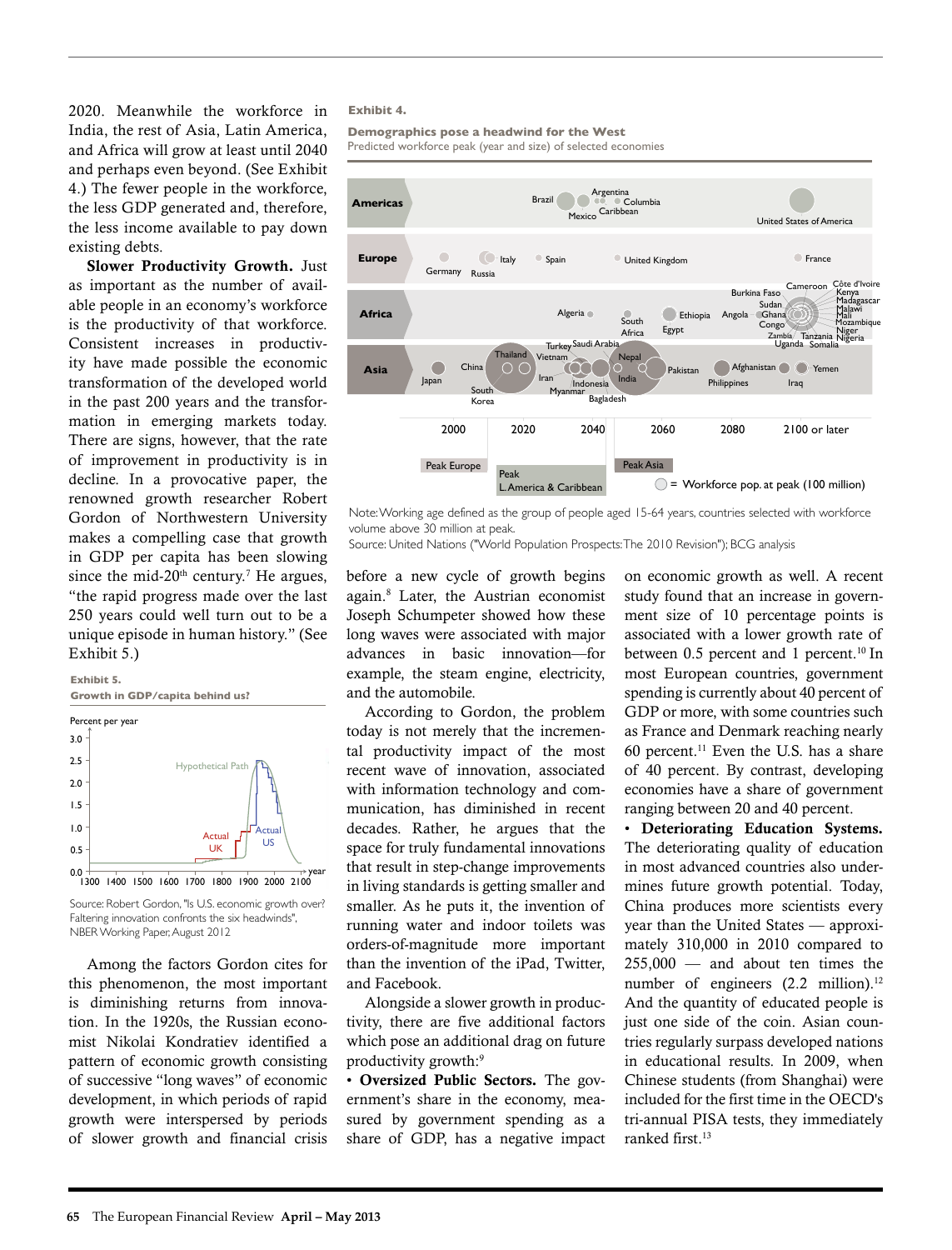• Systematic Underinvestment in the Asset Base. The public and private sector in the developed world have underinvested in capital stock in the past years. This will have a negative impact as well, because capital investment is a key determinant for future productivity and income generation. A recent Goldman Sachs report argues that Europe has witnessed a decade of underinvestment, starting from before the financial crisis and intensifying since. $14$  The average asset age increased to 10.3 years in 2011 from 7.4 years a decade before, representing an investment backlog of some €800 billion. The same trend holds true for U.S. companies. Non-financial corporate businesses in the U.S. show significantly higher savings levels compared to their investments in almost every year since 2000; there is also a clear downward trend in net domestic fixed investments relative to GDP.15

world. The growth in the global labor force continues to put pressure on labor costs in developed economies. At the same time, globalization is also leading to increasing inequalities in income and wealth within countries, as some groups (for example, investors) benefit more from increased globalization than others (for example, manufacturing workers). Income statistics highlight this development: between 1979 and 2007, the average U.S. household income grew by 62 percent. Over the same period, the income of the top 1 percent of the income distribution grew by an extraordinary 275 percent; the income of the rest of the top 20 percent grew by a slightly above-average 65 percent; and the income of the remaining U.S. households grew by less than 40 percent. The incomes of the lowest quintile grew by only 18 percent.<sup>18</sup> It is obvious that if the majority of households are excluded

Many observers argue that we have entered a period of structurally higher raw material prices notwithstanding constant and high volatility in the economic cycle.

• The End of Cheap Resources. For more than a century, the availability of cheap natural resources has been an enabler of productivity improvement. Many observers argue that we have entered a period of structurally higher raw material prices notwithstanding constant and high volatility in the economic cycle.16 The speed of economic development in the emerging markets and the sheer number of people aspiring to a developed-world lifestyle supports this view. Efforts to reduce energy consumption and  $\mathrm{CO}_2$  emissions to preserve the environment will lead to higher costs as well.17

• Intensified International Competition and Rising Inequality. Globalization has brought the promise of economic prosperity to billions of people around the world. But it has also contributed to tougher international competition and the creation of new inequalities of wealth and income in the developed from economic growth there will be implications on overall productivity development.

As much as the world hopes for this solution, growing out of the problem will unfortunately not work. The tailwind that the western world enjoyed from innovation, a growing workforce, cheap resources, and ever more debt has turned into a headwind.

What steps developed economies must take in order to reverse the trend we discuss in the box "Ten steps developed economies must take."

## BOX: Ten steps developed economies must take

There are ten steps which the developed world needs to take in order to reverse the trend.19 Some are in the nature of sacrifices required of various stakeholders. Others are in the nature of new social investments, both public and private, that will be necessary to return

to a sustainable growth path. Although there are tensions and tradeoffs among these steps, they are all necessary to put the developed economies on a more positive economic footing.

1. Deal with the debt overhang immediately. The first step, of course, will be to address the debt problem. The critical starting point is accepting the fact that many of these debts will never be repaid and embracing debt restructuring and defaults. Current policies, designed to avoid that outcome, only postpone the ultimate resolution of the crisis and will end up resulting in even bigger losses further down the road. Better to move quickly and act now, despite the likelihood of considerable near-term pain.

2. Reduce unfunded liabilities. There is no way for politicians to avoid this painful step: to address openly and directly the trillions in unfunded liabilities weighing down budgets and balance sheets across the developed world. It will require a combination of several measures to bring these unfunded liabilities under control, e.g. by increasing retirement ages, reduction of social insurance, and better management healthcare systems in developed countries.

3. Increase the efficiency of government. Parallel to reductions in government spending on social welfare benefits, another key way to reduce government's share of GDP and increase economic growth is to make government itself more efficient. A smaller government sector does not necessarily mean a weaker government. By defining the right "rules of the road" for society and business, the government can set the tone and the priorities for the development of a society in a more effective as well as more efficient way. A smaller government sector will free up the public-sector workforce for more effective use.

4. Prepare for labor scarcity. Countries need to start now to prepare for the coming era of labor scarcity. Doing so will require a series of initiatives to reduce the decline of the work force. To compensate for the demographic trend the workforce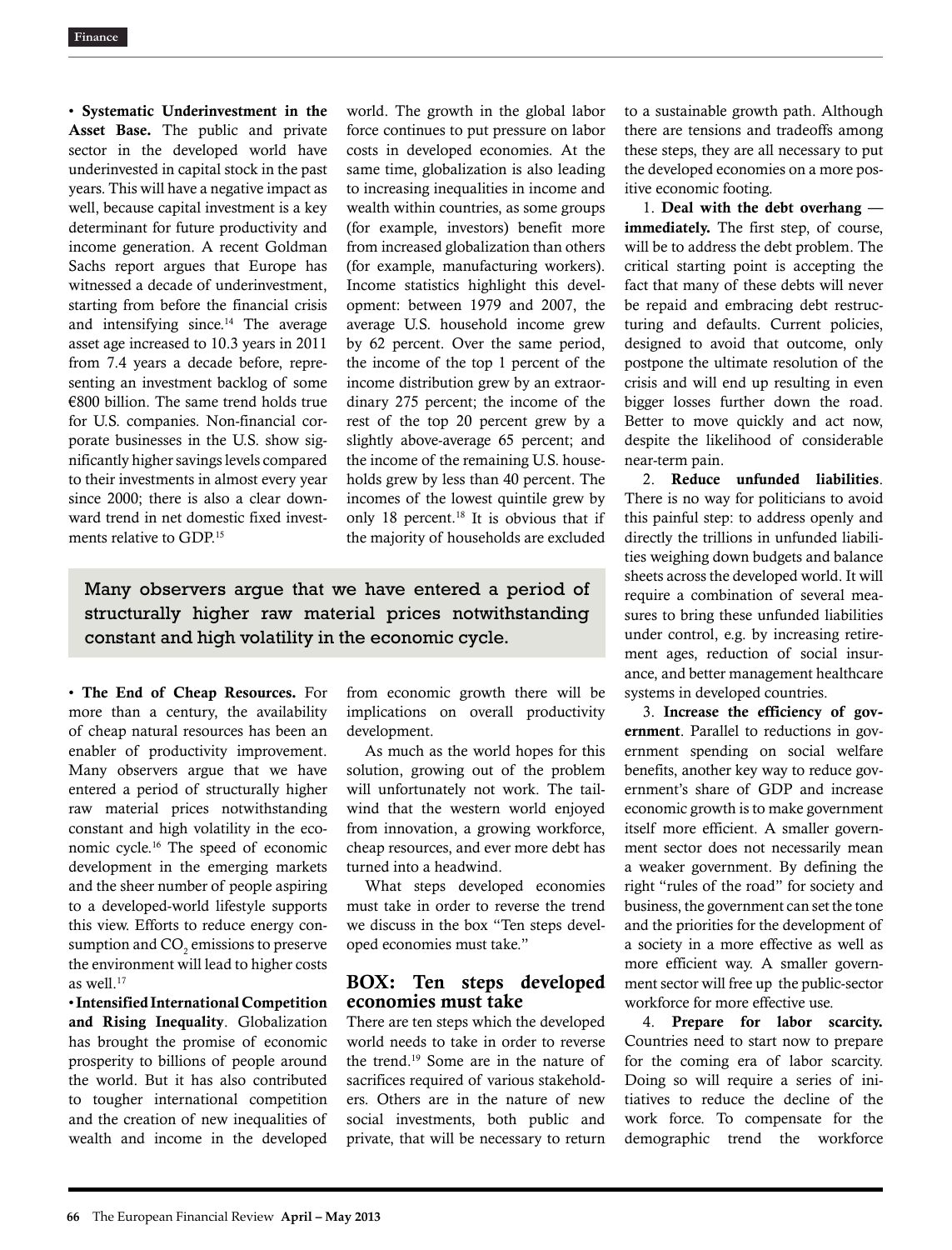

Countries need to start now to prepare for the coming era of labor scarcity. Doing so will require a series of initiatives to reduce the decline of the work force.

participation of the elderly will need to be increased which requires more investment in training. In many developed countries there is significant potential by increasing the workforce participation of women, while the foundation of families also needs to be supported to address the problem of low birth rates.

5. Develop smart immigration policy. Even if developed countries take all these steps, they will still not be enough to reverse the demographic trend. Therefore, these countries also need to become far more open and attractive to immigrants. From a Europe-wide perspective, attracting immigration from outside of Europe has to be the goal as internal migration will not improve overall demographics but weaken the economically troubled member states instead.

6. Invest in education. Education has to play a significant role in improving the future growth potential of the developed economies. Quality education will be the decisive factor to protect and grow GDP per capita. It is also the foundation of social mobility and a precondition to fully utilize innovative capabilities and entrepreneurial talent of all individuals in society. For both reasons, it needs to be another key target of social investment. Besides the improvement of average education results it is also a must to better support top students to foster innovation and entrepreneurialism.

7. Reinvest in the asset base. For more than a decade, the developed economies have reduced investments in public infrastructure and productive assets. Given the importance of the quality of the capital stock for productivity and economic growth, it is time to reverse this trend. Public infrastructure is in desperate need for modernization in many developed countries. Governments should also encourage the private sector to step up investments, e.g.

by providing tax incentives and implementing structural reforms.

8. Increase raw-material efficiency. The age of cheap resources may have come to an end. Developed countries have to increase their efforts to decouple economic development from resource consumption. Western societies need to pursue alternative energy technologies and promote "material-efficient" production and products.

9. Cooperate on a global basis. Competition among countries will become more intense in the years to come. All countries will try to increase their exports; all will try to attract the best immigrants; and all will try to secure scarce resources from water to oil to commodities. This increased competition will pay dividends in the form of new and innovative products. But even as they compete, the world's countries must also cooperate. The problems of the developed economies can only be addressed in a cooperative way on a global scale. Otherwise, the world risks descending into a vicious circle of beggar-thy-neighbor economic policies leading to much lower growth and slower improvement of living conditions worldwide.

## Option 2: Save and pay back

If growing out of the problem will not work, what about reducing debt by increasing savings? This ostensible solution is neither practical nor realistic. Saving and paying back — also known as austerity — is a recipe for a long, deep recession and social unrest. During the Great Depression of the last century, nominal debt of private households in the U.S. was reduced by more than one third between 1929 and 1933. Fifty years later, the corporate sector in Japan (which had caused a debt boom in the country during the 1980s) reduced its debt-to-GDP ratio by 30 percentage points. In both cases the deleveraging had significant negative consequences for the real economy. It caused the Great Depression of the 1930s and the first of the Lost Decades in Japan.

The years after 2007 have been a preview of what deleveraging could look like. Asset prices started to fall. The need to reduce debt levels led to distress sales which caused further price reductions. The economist Irving Fisher summarized this vicious circle in his *Debt-Deflation Theory of Great Depressions*. 20 Savings by the private sector lead to a reduction of consumption and investment activity, which translates into negative economic growth, rising unemployment, and lower income levels. This development makes it more difficult to repay debt and can lead to a long stagnation with shrinking prices (deflation).

All countries will try to increase their exports; all will try to attract the best immigrants; and all will try to secure scarce resources from water to oil to commodities.

10. Launch the next Kondratiev wave. Last but not least, the developed world needs to prove Robert Gordon wrong. By investing in a growing and highly productive workforce and by making it easier for engineers and technologists to innovate and entrepreneurs to start new businesses, the developed economies need to unleash a new Kondratiev wave of global economic development.

Because saving and paying back reduces economic growth and leads to a recession, it tends to increase debt levels rather than reducing them. If at the same time governments try to balance their budgets, as is currently happening in parts of Europe, a deep recession — or even depression — follows. A reduction in government spending of 1 percent of GDP usually causes a GDP reduction